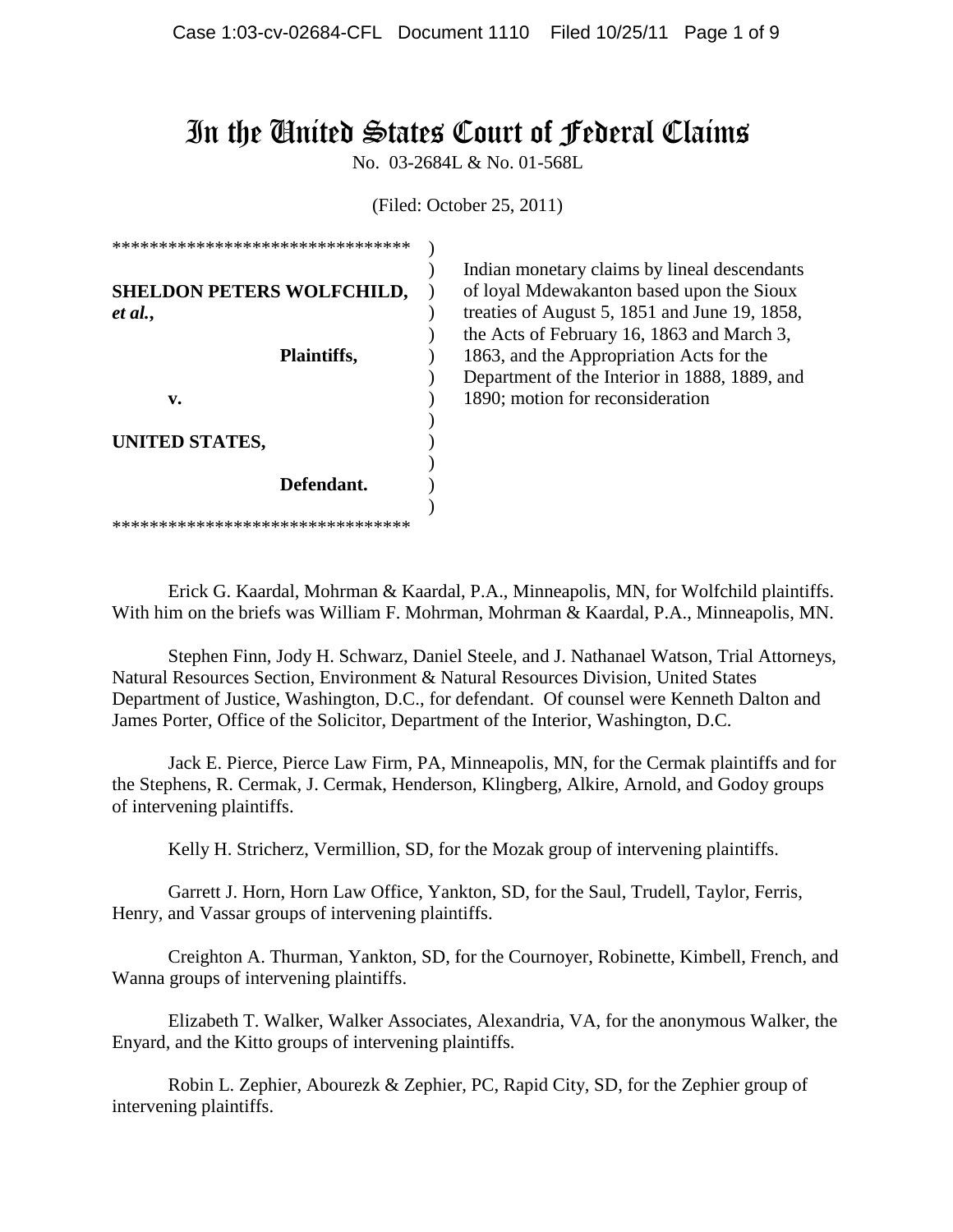Larry Leventhal, St. Paul, MN, for the Burley group of intervening plaintiffs.

Wood R. Foster, Jr., Siegel, Brill, Greupner, Duffy & Foster, PA, Minneapolis, MN, for the Lafferty, Blaeser, Whipple, and Lowe groups of intervening plaintiffs.

Bernard J. Rooney, Amherst, WI, for the Rooney group of intervening plaintiffs.

Scott A. Johnson and Todd M. Johnson, Johnson Law Group, Minnetonka, MN, for the Rocque group of intervening plaintiffs and the Descendants of Joseph Coursolle group of intervening plaintiffs.

James L. Blair, Renaud Cook Drury Mesaros, PA, Phoenix, AZ, for the anonymous Blair group of intervening plaintiffs. With him on the briefs was Barry P. Hogan, Renaud Cook Drury Mesaros, PA, Phoenix, AZ.

Gary J. Montana, Montana & Associates, Osseo, WI, for the Julia DuMarce group of intervening plaintiffs.

Nicole N. Emerson, Lynn, Jackson, Shultz & Lebrun, PC, Sioux Falls, SD, for the Garreau group of intervening plaintiffs.

Douglas Kettering, Kettering Law Office, Yankton, SD, for the Ke Zephier group of intervening plaintiffs.

Randy V. Thompson, Nolan, MacGregor, Thompson & Leighton, St. Paul, MN, for the Abrahamson group of intervening plaintiffs.

Frances Felix*, pro se*, Minneapolis, MN, for herself and members of her immediate family as intervening plaintiffs.

Royce Deryl Edwards, Jr., Joplin, MO, for the Robertson-Vadnais group of intervening plaintiffs.

Rory King, Bantz, Gosch & Cremer, LLC, Aberdeen, SD, for the Marvel Jean DuMarce group and the Youngbear group of intervening plaintiffs.

Brian L. Radke, Radke Law Office, P.C., Sioux Falls, SD, for the Schroder group of intervening plaintiffs.

## **OPINION AND ORDER**

LETTOW, Judge.

This longstanding dispute between the United States ("the government") and approximately 20,750 persons of Indian descent (collectively "plaintiffs" or "plaintiffs and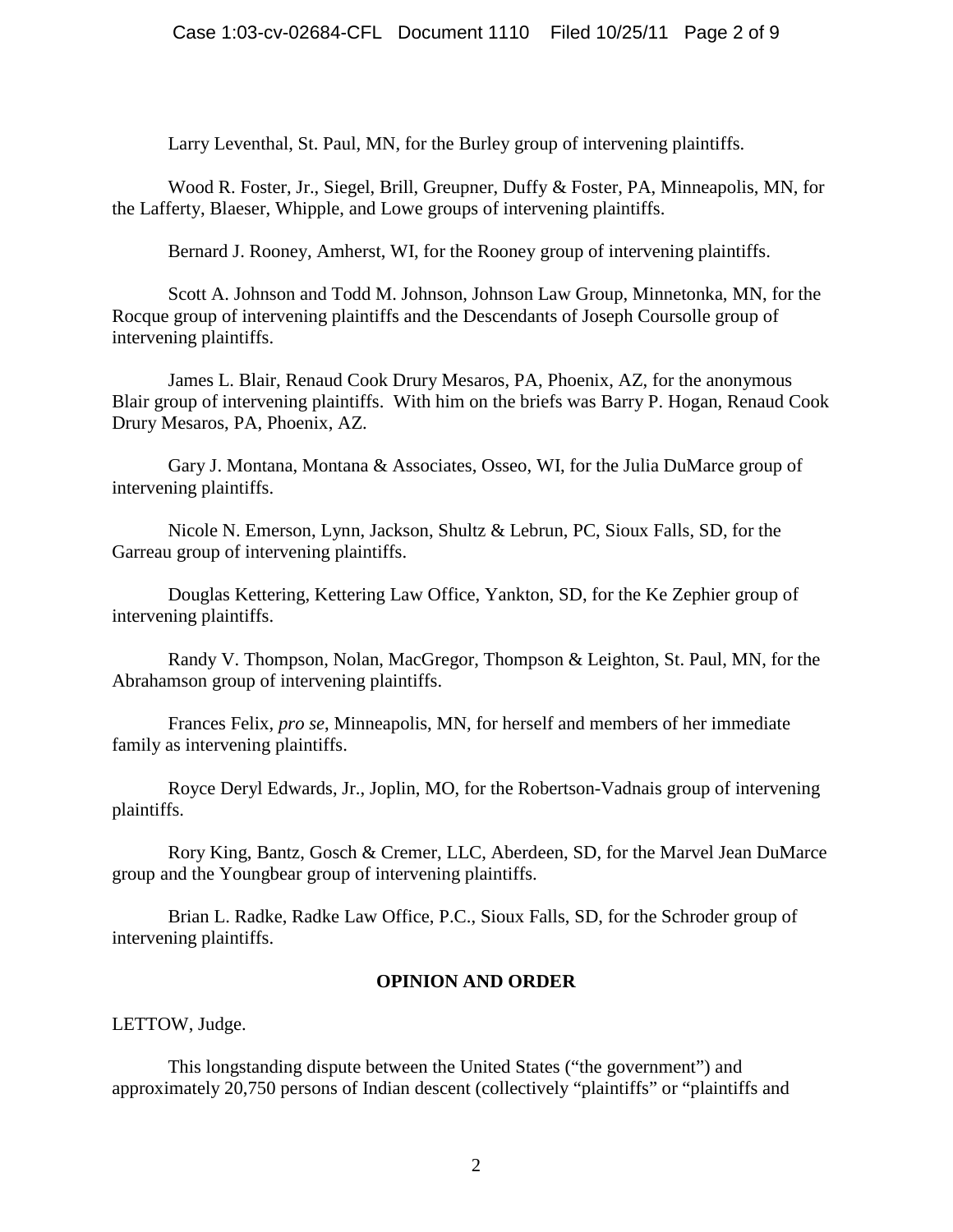plaintiff-intervenors") involves revenue derived from lands reserved for eligible Indians. On August 18, 2011, the court directed entry of a partial final judgment under Rule 54(b) of the Rules of the Court of Federal Claims ("RCFC"), awarding plaintiffs and plaintiff-intervenors \$673,944 for their statutory use-restriction claims. *See Wolfchild v. United States*, \_\_ Fed. Cl. \_\_, \_\_, 2011 WL 3438414, at \*36 (Aug. 18, 2011) ("*Wolfchild VIII*"). To effectuate the distribution of those funds pursuant to the Indian Tribal Judgment Funds Use or Distribution Act ("Distribution Act"), 25 U.S.C. §§ 1401-1408, the court remitted and remanded the task of determining eligible claimants to the Secretary of the Interior (the "Secretary"). *Id.* at \*37. The court instructed the Secretary to produce a roll of claimants and plan for distribution, and to submit within one year a report of that proposed roll and plan for the court's review. *Id*. On September 2, 2011, the government filed a motion for reconsideration of the court's decision. At the court's request, plaintiffs and plaintiff-intervenors responded. The motion is ready for disposition.

# **STANDARD FOR RECONSIDERATION**

The government requests that the court undertake reconsideration using the standards applicable to interlocutory orders. *See* Def.'s Mot. for Reconsideration ("Def.'s Mot.") at 1-2; Pl.-Intervenors' Resp. in Opp'n to Def.'s Mot. at 5-6. In *Wolfchild VIII*, however, the court directed entry of "*final judgment* as to one or more, but fewer than all claims." *Wolfchild VIII*,  $\equiv$  Fed. Cl. at  $\equiv$ , 2011 WL 3438414, at \*36 (quoting RCFC 54(b)) (emphasis added). Hence, the case is no longer in an interlocutory posture as to those claims. Consequently, the motion for reconsideration does not fall under "RCFC 59(a), [but] rather . . . under the more rigorous standards of RCFC 59(e)," *Wolfchild v. United States*, 68 Fed. Cl. 779, 784 (2005) ("*Wolfchild II*"), as a "motion to alter or amend a *judgment*," RCFC 59(e) (emphasis added). *See White v. New Hampshire Dep't of Emp't Sec.*, 455 U.S. 445, 451 (1982) (post-judgment motions related to the merits should be considered under Rule 59(e) of the Rules of Federal Civil Procedure ("Fed. R. Civ. P."));[1](#page-2-0) *Maxus Energy Corp. v. United States*, 31 F.3d 1135, 1139 (Fed. Cir. 1994) ("The universal rule is that, regardless of its label, any motion made within ten days<sup>[2](#page-2-1)</sup> of entry of judgment which seeks a substantive change in the judgment will be considered a Fed.[]R.[]Civ.[]P. 59(e) motion." (citing *Beverly Hills Fan Co. v. Royal Sovereign Corp.*, 21 F.3d 1558, 1562 (Fed. Cir. 1994))). Thus, the government's recitation of the standards for

<span id="page-2-0"></span><sup>&</sup>lt;u>1</u> <sup>1</sup>While Fed. R. Civ. P. 59 and RCFC 59 are not identical, their differences are not material for determining whether a particular motion should be deemed as falling under Rule 59(e) or not. *See* RCFC 59 rules committee's notes (2008 Amendment) ("The language of RCFC 59 has been amended to conform to the general restyling of the [Fed. R. Civ. P.]."); *Florida Power & Light Co. v. United States*, 66 Fed. Cl. 93, 96 (2005) ("In applying RCFC 59, judges of this [c]ourt regularly cite to cases applying [Fed. R. Civ. P.] 59.").

<span id="page-2-1"></span><sup>&</sup>lt;sup>2</sup>Fed. R. Civ. P. 59 formerly required a motion under Rule 59 $(e)$  to be filed within ten days The deadline was amended to 28 days in 2009. *See* Fed. R. Civ. P. 59 (advisory committee's notes on 2009 Amendments). Thereafter, the deadline in RCFC 59(e) was changed to 30 days and then 28 days, to correspond with the Fed. R. Civ. P. *See* RCFC 59 rules committee's notes (2010 Amendment); *id.* (2011 Amendment).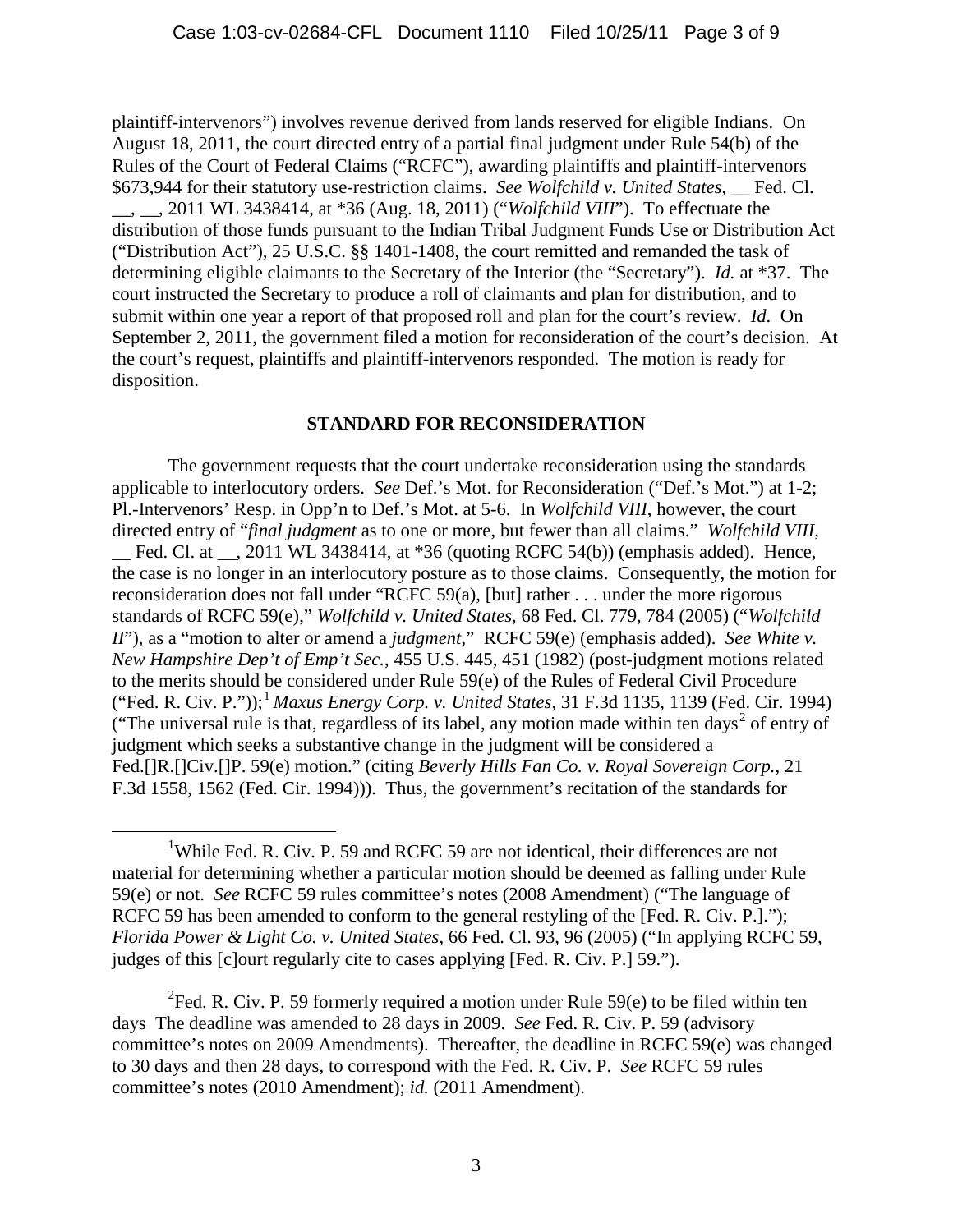reconsideration is pro forma at best and insufficient by any measure because it inappropriately merges the standards for reconsideration of final judgments with those for review of interlocutory orders. Meanwhile, plaintiff-intervenors' brief, which argues that this court should evaluate the government's motion as a reconsideration of an interlocutory order, is simply incorrect.<sup>[3](#page-3-0)</sup>

RCFC 54(b) sets out the difference between partial final judgments and interlocutory orders:

When an action presents more than one claim for relief . . . the court may direct entry of a final judgment as to one or more, but fewer than all, claims . . . . *Otherwise, any order or other decision*, however designated, that adjudicates fewer than all the claims . . . *does not end the action as to any of the claims or parties and may be revised at any time before the entry of a judgment* adjudicating all the claims and all the parties' rights and liabilities.

RCFC 54(b) (emphasis added); *see also Florida Power*, 66 Fed. Cl. at 95 (citing *Exxon Corp. v. United States*, 931 F.2d 874, 877 (Fed. Cir. 1991)). An amendment of an interlocutory order which "may be revised at any time before the entry of a judgment" — requires a lesser showing than a reconsideration of a final judgment. "At an interlocutory stage, the common law provides that the court has power to reconsider its prior decision on *any ground* consonant with application of the law of the case doctrine." *Wolfchild II*, 68 Fed. Cl. at 785 (emphasis added). However, once a final judgment has been entered, a motion to reconsider that judgment "seeks a revision which disturbs or revises legal rights and obligations that were settled by the previous judgment." *Maxus Energy*, 31 F.3d at 1139 (citing *St. Paul Fire & Marine Ins. Co. v. Continental Cas. Co.*, 684 F.2d 691, 693 (10th Cir. 1982)). Consequently, "[t]he legal standards for the amendments of final judgments . . . are not coextensive with the standards for the review of non-final orders, which may involve matters as mundane as evidentiary rulings [or] extensions of time." *Florida Power*, 66 Fed. Cl. at 95-96; *cf. Intergraph Corp. v. Intel Corp.*, 253 F.3d 695, 698 (Fed. Cir. 2001) (departure from the law of the case requires a lesser showing than "the more rigorous requirements of *res judicata*").

For reconsideration of a final judgment under RCFC 59(e), the movant must make "a showing of extraordinary circumstances to justify relief." *Crews v. United States*, 424 Fed. Appx. 937, 940 (Fed. Cir. 2011) (citing *Fru-Con Constr. Corp. v. United States*, 44 Fed. Cl. 298, 300 (1999), *aff'd*, 250 F.3d 762 (Fed. Cir. 2000) (table)); *cf. Infiniti Info. Solutions, LLC v. United States*, 93 Fed. Cl. 699, 705 (2010) (discussing "extraordinary circumstances" in the context of RCFC 60(b)(6)). Thus, reconsideration of a final judgment is appropriate primarily on

<span id="page-3-0"></span> $\frac{1}{3}$ <sup>3</sup>The court recognizes that the confusion in the standards has occurred in both directions. "On occasion . . . judges of this [c]ourt have applied the[] stricter standards [of RCFC 59] to nonfinal, interlocutory orders[, which] blurs the distinction between final and interlocutory orders." *Florida Power*, 66 Fed. Cl. at 96. Contrastingly, *Global Computer Enters. v. United States*, 88 Fed. Cl. 466, 468 (2009), posits that both the Court of Federal Claims and the Federal Circuit have "utilized the standards set forth in Rule 59(a) to review Rule 59(e) motions." *See also Strategic Hous. Fin. Corp. v. United States*, 87 Fed. Cl. 183, 185-86 (2009) (same).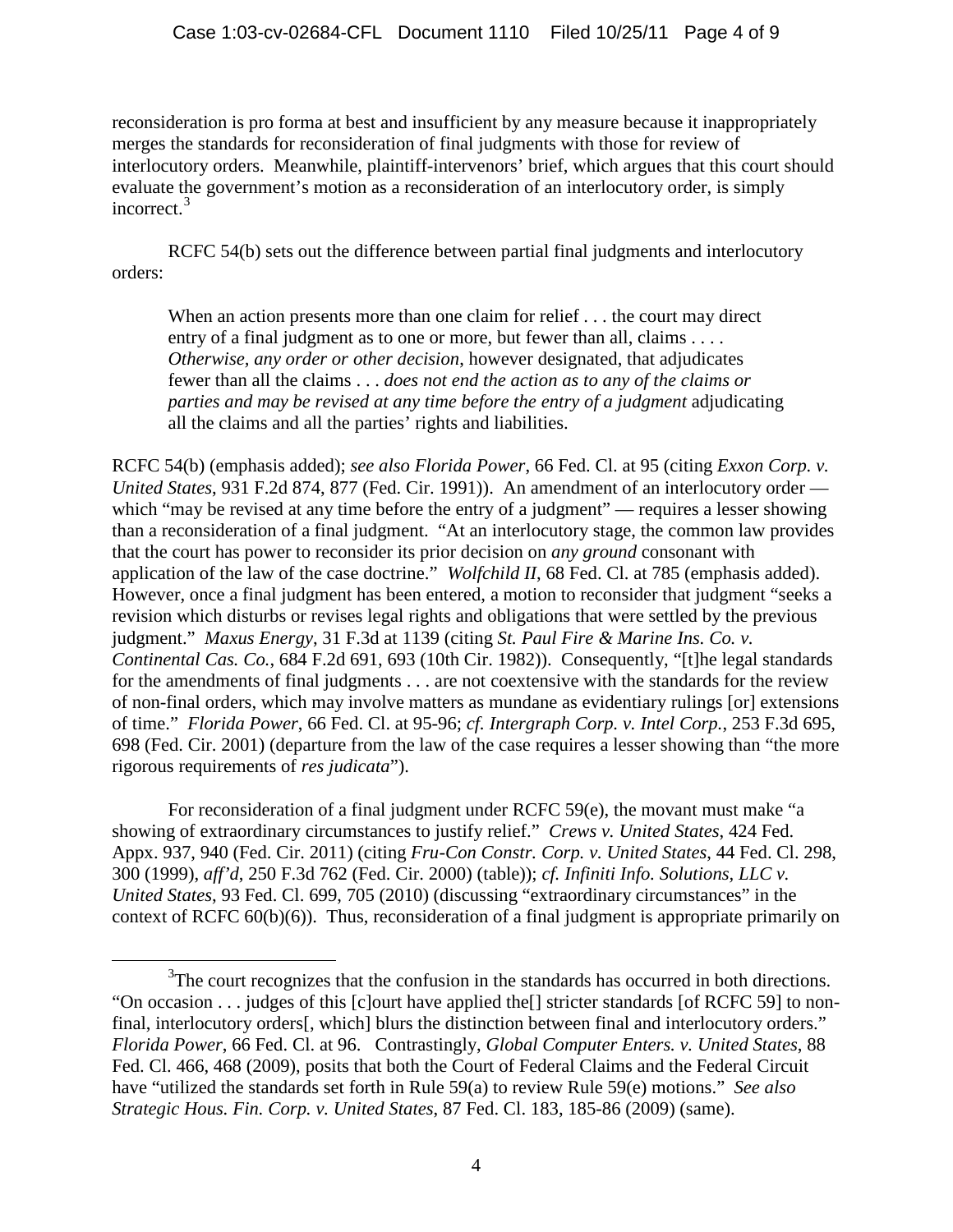grounds of "(1) an intervening change in the controlling law; (2) the availability of new evidence; or (3) the need to correct clear error or prevent manifest injustice." *Delaware Valley Floral Grp., Inc. v. Shaw Rose Nets, LLC*, 597 F.3d 1374, 1383 (Fed. Cir. 2010) (applying Eleventh Circuit law regarding Fed. R. Civ. P. 59(e)); *see also Board of Trs. of Bay Med. Ctr. v. Humana Military Healthcare Servs., Inc.*, 447 F.3d 1370, 1377 (Fed. Cir. 2006) (same).

#### **ANALYSIS**

The government seeks reconsideration of three aspects of the court's decision. First, the government requests the court to reverse its determination that the Federal Reports Elimination and Sunset Act of 1995, Pub. L. No. 104-66, 109 Stat. 707 ("Reports Elimination Act"), terminated the Secretary's duty to submit distribution plans to Congress under the Distribution Act. *See Wolfchild VIII*, Fed. Cl. at , 2011 WL 3438414, at \*34-35. Second, the government requests the court to enter final judgment on all claims in this action. *See id.* at \*36. Third, the government requests the court to reconsider its order remitting and remanding the distribution-plan-formulation task to the Secretary and providing for possible review of the Secretary's action. *See id.*

#### A. *The Reports Elimination Act*

The Distribution Act states that "[w]ithin one year after appropriation of funds to pay a judgment of the . . . Court of Federal Claims to any Indian tribe, the Secretary of the Interior shall prepare and submit to Congress a plan for the use and distribution of the funds." 25 U.S.C. § 1402(a). However, the Secretary's duty to submit such a plan to Congress was repealed by the plain terms of the Reports Elimination Act. *See Wolfchild VIII*, Fed. Cl. at  $\,$ , 2011 WL 3438414, at \*35. Specifically, the Reports Elimination Act terminated "each provision of law requiring the submittal to Congress . . . of any annual, semiannual, or other regular periodic report specified on the list described under subsection (c)." Reports Elimination Act § 3003(a), 109 Stat. at 734. Subsection (c) refers to a list prepared by the Clerk of the House of Representatives. *Id.* § 3003(c), 109 Stat. at 735. Included in that voluminous list of reports to be eliminated is one titled "Manner of payment of a judgment to any Indian tribe authorized by 25 U.S.C. 1402(a), 1404." H.R. Doc. No. 103-7, at 113 (1993). In short, the Reports Elimination Act explicitly terminated the reporting requirements of the Distribution Act by including those requirements on the list prepared by the Clerk of the House of Representatives of those reports to be specifically eliminated. The Reports Elimination Act thus "decimated" the Distribution Act because "the Secretary is no longer required or allowed to submit [a] proposed distribution plan to Congress." *Wolfchild VIII*, \_\_ Fed. Cl. at \_\_, 2011 WL 3438414, at \*35.

The government nonetheless argues that the Reports Elimination Act does not apply to the Distribution Act, much less decimate it. As the government would have it, "[t]he language of the Reports Elimination Act did not terminate 'all' reports found in House Document No. 103-7 but only 'any' reports that were 'annual, semiannual, or regular periodic.'" Def.'s Mot. at 4. Contrary to the government's implied argument, however, Distribution Act reports are "regular periodic" reports. As stated plainly in the House list, the reports were to be submitted "180 days after appropriation of funds." H.R. Doc. No. 103-7, at 113. Such timely submission is not as "ad hoc" as the government suggests, Def.'s Mot. at 5, in contrast to many reports on the list that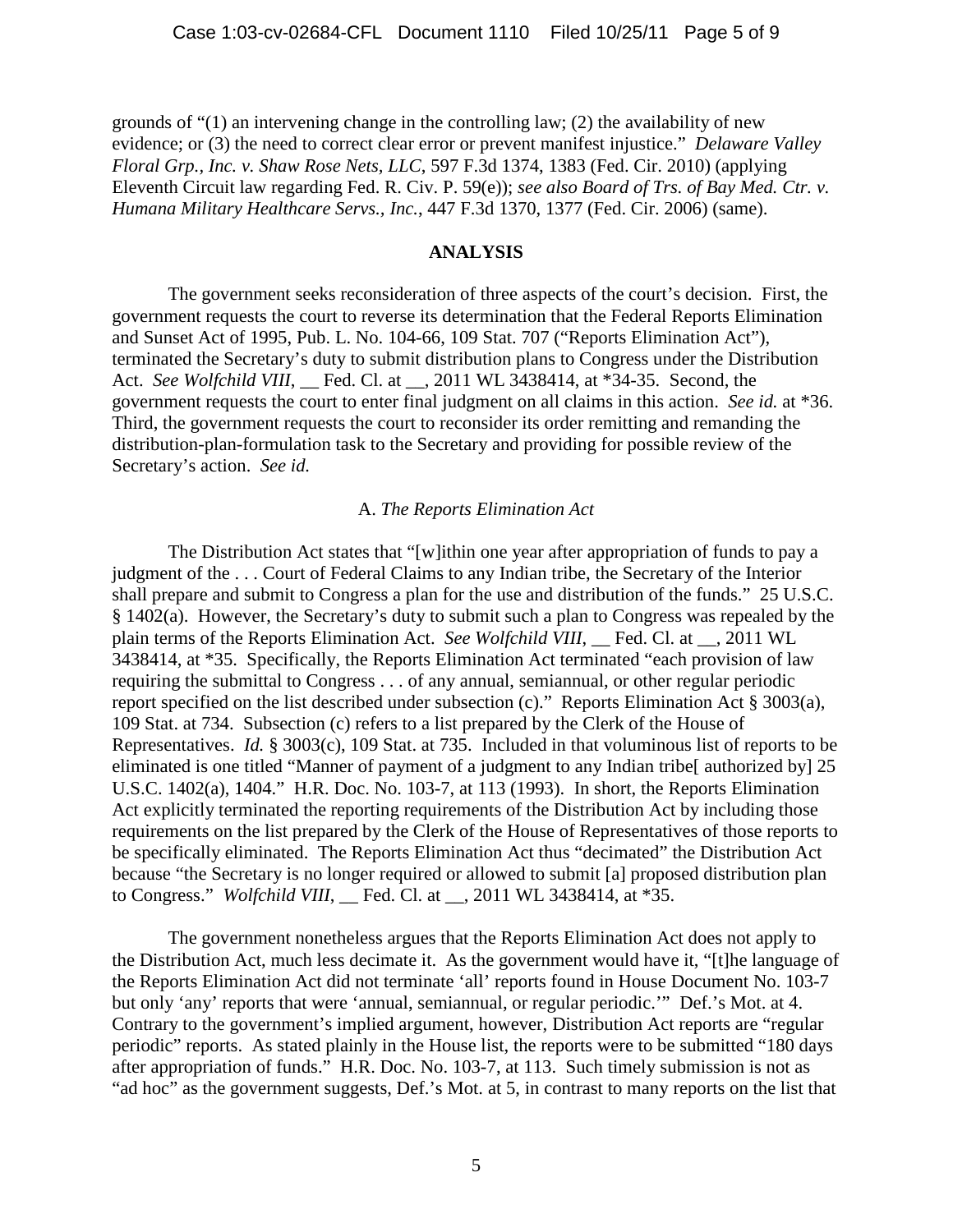might be so characterized, *see, e.g.*, H.R. Doc. No. 103-7, at 19 ("[a]t any time"), 62 ("[i]n advance"), 114 ("[n]o time specified"), 162 ("[a]s appropriate"). This understanding is confirmed by reports Congress exempted from the Reports Elimination Act, which otherwise would have been terminated as "annual, semiannual, or regular periodic." *See* Reports Elimination Act § 3003(d)(12), 109 Stat. at 735 (citing 22 U.S.C. § 5858) (exempting report required of the President "[n]ot less than 15 days before obligating any funds" for specified antinuclear-proliferation activities, 22 U.S.C. § 5858(a)).

In an alternative effort at partial resuscitation, the government suggests that the court "sever" the Distribution Act language repealed by the Reports Elimination Act and find that "Congress has partially repealed the Distribution Act only to the extent that the Secretary is no longer required to submit distribution plans to Congress under any particular deadlines." Def.'s Mot. at 13. The government's suggestion that somehow the Reports Elimination Act only repealed the Distribution Act's deadlines is without any textual support and meritless.<sup>[4](#page-5-0)</sup> Further, severance is a concept to guide courts when holding part of a statute unconstitutional, as aptly demonstrated by every case cited by the government on the subject. *See* Def.'s Mot. at 8-9 (citing, *e.g., Free Enter. Fund v. Public Co. Accounting Oversight Bd.,* U.S., , 130 S. Ct. 3138, 3161-62 (2010) (holding tenure provisions contravened the Constitution's separation of powers but were severable from the rest of the Sarbanes-Oxley Act); *New York v. United States*, 505 U.S. 144, 186-87 (1992) (holding take-title provision was beyond Congress' enumerated powers and inconsistent with the Tenth Amendment but was severable from the rest of the Low-Level Radioactive Waste Policy Amendments Act of 1985); *Alaska Airlines, Inc. v. Brock*, 480 U.S. 678, 684-97 (1987) (holding legislative-veto provision was unconstitutional but was severable from the rest of the Airline Deregulation Act of 1978)). Here, though, the court is confronted with a legislative repeal, not a constitutional defect. The plain language of that legislative repeal instructs the Secretary no longer to submit distribution plans to Congress, and when "the intent of Congress is clear [from the unambiguous text of a statute], that is the end of the matter." *Chevron U.S.A. Inc. v. Natural Res. Def. Council, Inc.*, 467 U.S. 837, 842 (1984).

## B. *Final Judgment*

The government's second request is that the court enter final judgment on all claims in this case. The government avers that "there are no claims left for the [c]ourt to adjudicate," Def.'s Mot. at 15, save claims for costs and attorneys' fees that cannot be determined until after a final judgment has entered, *id.* at 15 n.2 (citing RCFC 54(d)). This asserted posture of the case is both incorrect and inconsistent with the government's previously expressed legal position. *See*  Def.'s Mot. to Stay Pls.' Mots. for Interim Determination of the United States' Liability for Attorney's Fees, ECF No. 880; Order of August 5, 2011 (granting Def.'s Mot. to Stay). At a minimum, issues remain regarding the government's liability for attorneys' fees as well as

<span id="page-5-0"></span> $\frac{1}{4}$ <sup>4</sup>The government's brief subsequently contends that this court's direction to the Secretary to report on its distribution plan one year from the entry of judgment in *Wolfchild VIII* is inconsistent with the Distribution Act's requirement that such a report be submitted "[w]ithin one year after appropriation of funds to pay a judgment." 25 U.S.C. § 1402(a); *see* Def.'s Mot. at 18-20. This is an unavailing proposition given the government's assertion that the Distribution Act's deadlines were eliminated.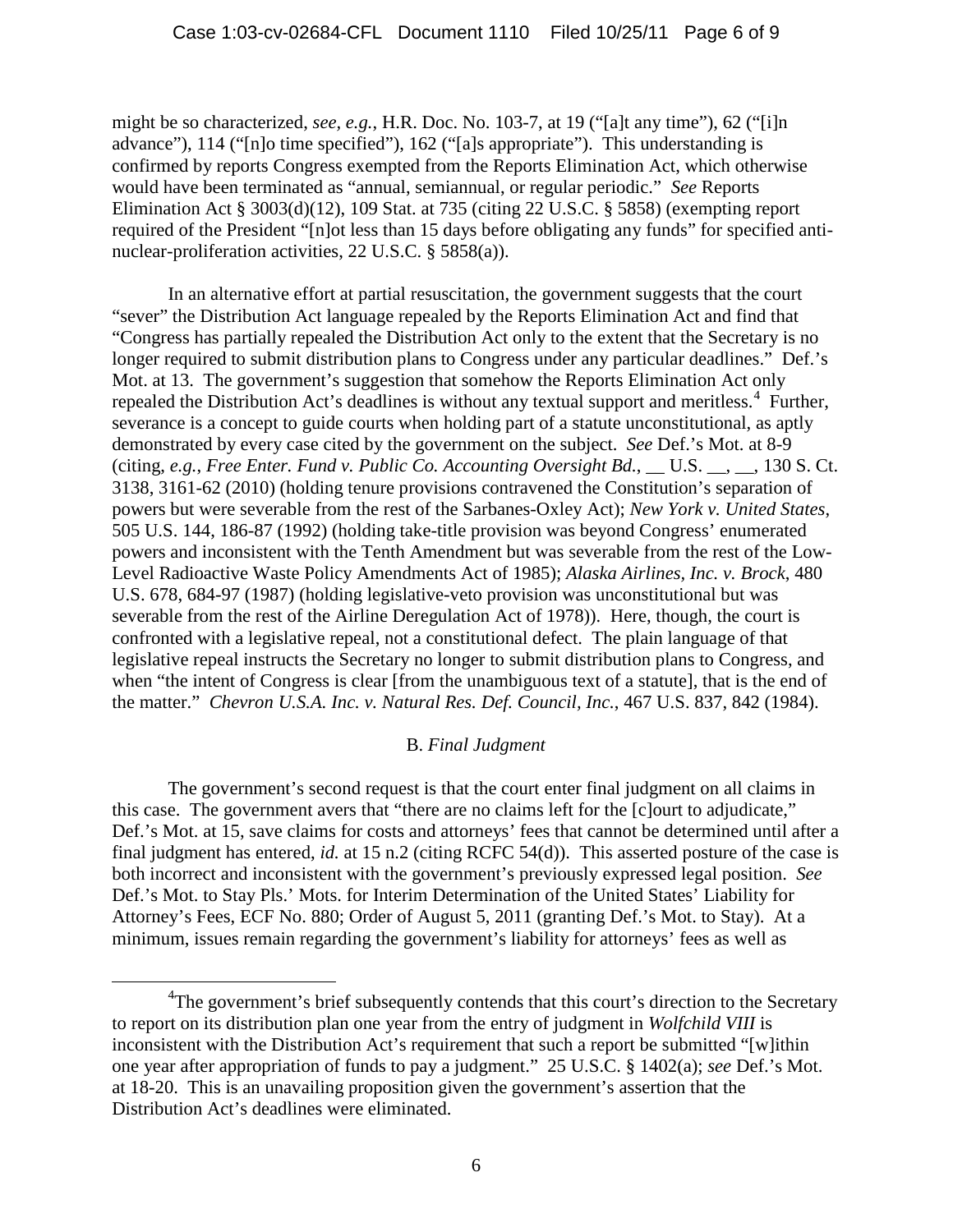recompense for plaintiffs' and plaintiff-intervenors' extensive evidentiary submissions that they are lineal descendants of the loyal Mdewakanton Sioux. *See Wolfchild VIII*, Fed. Cl. at <sub>\_\_</sub>, 2011 WL 3438414, at \*34.

### C. *Review of the Distribution Plan*

The government lastly requests the court to reconsider its order remitting and remanding the formulation of a distribution plan to the Secretary and directing the Secretary to submit that plan to the court for review. The government argues that, assuming the Reports Elimination Act did indeed eliminate the Secretary's submission of distribution plans to Congress, it does not follow that oversight of such plans shifts to this court. Instead, the government contends that any review of the Secretary's action would fall to the federal district courts under the Administrative Procedure Act. *See* Def.'s Mot. at 12-14. In contrast, plaintiff and plaintiff-intervenors argue that the court, per its determination in *Wolfchild VIII*, has power to remand the distribution-planformulation task to the Secretary and to address any challenges to the resulting report. *See* Pl.'s Resp. to Mot. for Reconsideration at 4-5; *see also* 28 U.S.C. § 1491(a)(2) ("In any case within its jurisdiction, the court shall have the power to remand appropriate matters to any administrative or executive body or official with such direction as it may deem proper and just."); 28 U.S.C. § 2521(c) ("The United States Court of Federal Claims shall have such assistance in the carrying out of its lawful writ, process, order, rule, decree, or command as is available to a court of the United States."); RCFC 52.2(f) (governing remand orders).

As the court explained in its earlier opinion, this court has inherent juridical power to effectuate its own judgments. *See Wolfchild VIII*, Fed. Cl. at <sub>\_\_</sub>, 2011 WL 3438414, at \*35 (citing *Chambers v. NASCO, Inc.*, 501 U.S. 32, 43 (1991); *Link v. Wabash R.R. Co.*, 370 U.S. 626, 630-31 (1962); *Riggs v. Johnson County*, 73 U.S. (6 Wall.) 166, 187 (1867)). Indeed, it is fundamental that this "court may take action to protect, secure, and enforce a judgment . . . so long as the court had juridical power to issue that judgment." *Infiniti*, 93 Fed. Cl. at 703 (2010) (citing *Peacock v. Thomas*, 516 U.S. 349, 356 (1996) ("Without jurisdiction to enforce a judgment entered by a federal court, the judicial power would be incomplete and entirely inadequate to the purposes for which it was conferred by the Constitution."); *Riggs*, 73 U.S. at 187 ("[T]he rule is universal, that if the power is conferred to render the judgment or enter the decree, it also includes the power to issue proper process to enforce such judgment or decree." (alteration added)); *Heartland-By-Prods., Inc. v. United States*, 424 F.3d 1244, 1252 (Fed. Cir. 2005) ("Federal courts hold the inherent power to enforce their prior judgments.")).

It is also fundamental that Congress may alter the means by which courts exercise their power of enforcing judgments. *See Virginia v. West Virginia*, 246 U.S. 565, 600-06 (1918) (Congress may create "additional process relevant to the enforcement of judicial authority" and "new remedies . . . to meet the exigency occasioned by the judicial duty of enforcing a judgment against a [s]tate," *id.* at 603); *Riggs*, 73 U.S. at 187-88 ("Congress . . . possesses the uncontrolled power to legislate in respect both to the form and effect of executions and other final process to be issued in the [f]ederal courts."); *cf. id.* at 195 ("The Constitution itself becomes a mockery . . . if the [s]tate legislatures may at will annul the judgments of the [f]ederal courts, and the nation is deprived of the means of enforcing its own laws by the instrumentality of its own tribunals. Congress may adopt [s]tate laws for such a purpose directly, or confide the authority to adopt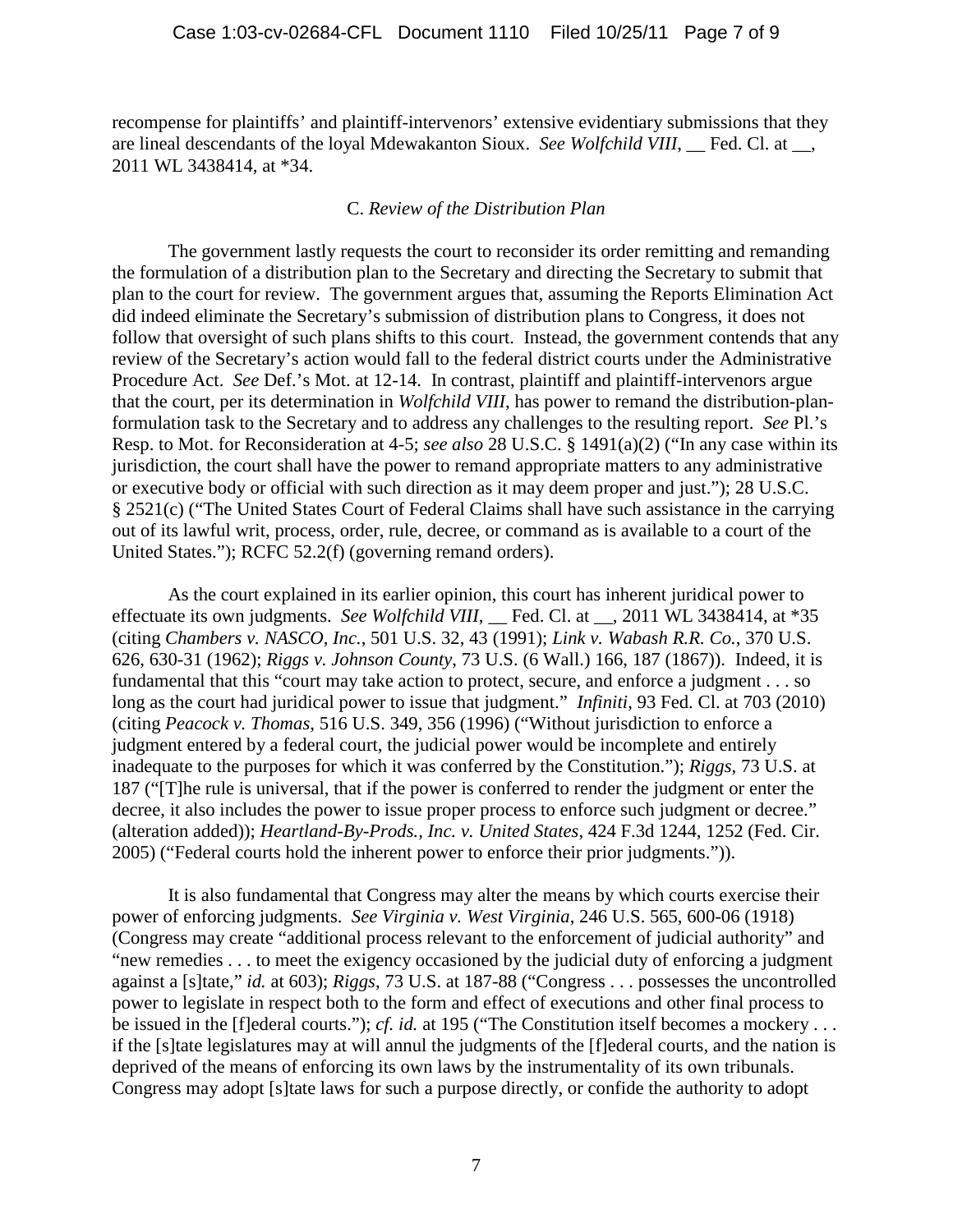them to the [f]ederal courts, *but their whole efficacy when adopted depends upon the enactments of Congress*." (emphasis added) (footnote omitted)).

When Congress initially enacted the Distribution Act, it specifically displaced this court as the final arbiter of distributions to effectuate judgments in favor of Indians. Congress subsequently removed itself from this role, however, with the repeal of those effectuation-related provisions by the Reports Elimination Act. That removal did not leave a juridical vacuum, contrary to the government's position. Instead, this court simply resumed its general powers of effectuation of its judgments.

This resumption of powers explains why there is no foundation for the government's suggestion that review of the Secretary's action to establish a distribution plan inheres in a district court under the Administrative Procedure Act. The sort of displacement the government suggests would require specific statutory provisions. First, congressional acts delegating or limiting the inherent powers of federal courts are strictly construed and require express intent. *See Miller v. French*, 530 U.S. 327, 340 (2000) ("[W]e should not construe a statute to displace courts' traditional equitable authority absent the clearest command or an inescapable inference to the contrary." (quoting *Califano v. Yamasaki*, 442 U.S. 682, 705 (1979); *Porter v. Warner Holding Co.*, 328 U.S. 395, 398 (1946)) (internal citations and quotation marks omitted)); *NASCO*, 501 U.S. at 46-48 (federal statutes and the Federal Rules of Civil Procedure have not displaced the federal courts' inherent power to sanction bad-faith conduct by litigants, for "'we do not lightly assume that Congress has intended to depart from established principles' such as the scope of a court's inherent power," *id.* at 47 (quoting *Weinberger v. Romero-Barcelo*, 456 U.S. 305, 313 (1982)); *Wingo v. Wedding*, 418 U.S. 461, 470 n.11 (1974) (delegation of federal district court powers to conduct hearings to magistrate judges must be "express and circumscribed with procedural safeguards" and "reference to a master shall be the exception and not the rule"); *Crowell v. Benson*, 285 U.S. 22, 46 (1932) ("[T]he statute contains no express limitation attempting to preclude the court, in proceedings to set aside an order [of the U.S. Employees' Compensation Commission] as not in accordance with law, from making its own examination and determination of facts whenever that is deemed to be necessary to enforce a constitutional right properly asserted. As the statute is to be construed so as to support rather than to defeat it, *no such limitation is to be implied*." (emphasis added) (citations omitted)); *Procter & Gamble Co. v. Kraft Foods Global, Inc.*, 549 F.3d 842, 848 (Fed. Cir. 2008) (Congress would not abrogate a trial court's inherent power to grant a stay "*sub silentio*.").

Second, in comparable fashion, this court's general grant of jurisdiction under the Tucker Act and here, under the Indian Tucker Act, can only be displaced by more specific legislation. *See, e.g.*, *United States v. Fausto*, 484 U.S. 439, 454-55 (1988) (holding that the Tucker Act was displaced by the "comprehensive and integrated review scheme" of the Civil Service Reform Act, *id.* at 454); *St. Vincent's Med. Ctr. v. United States*, 32 F.3d 548, 549-50 (Fed. Cir. 1994) (concluding that the Tucker Act was displaced by the comprehensive administrative and districtcourt review procedures provided by the Medicare Act); *Puget Sound Power & Light Co. v.*